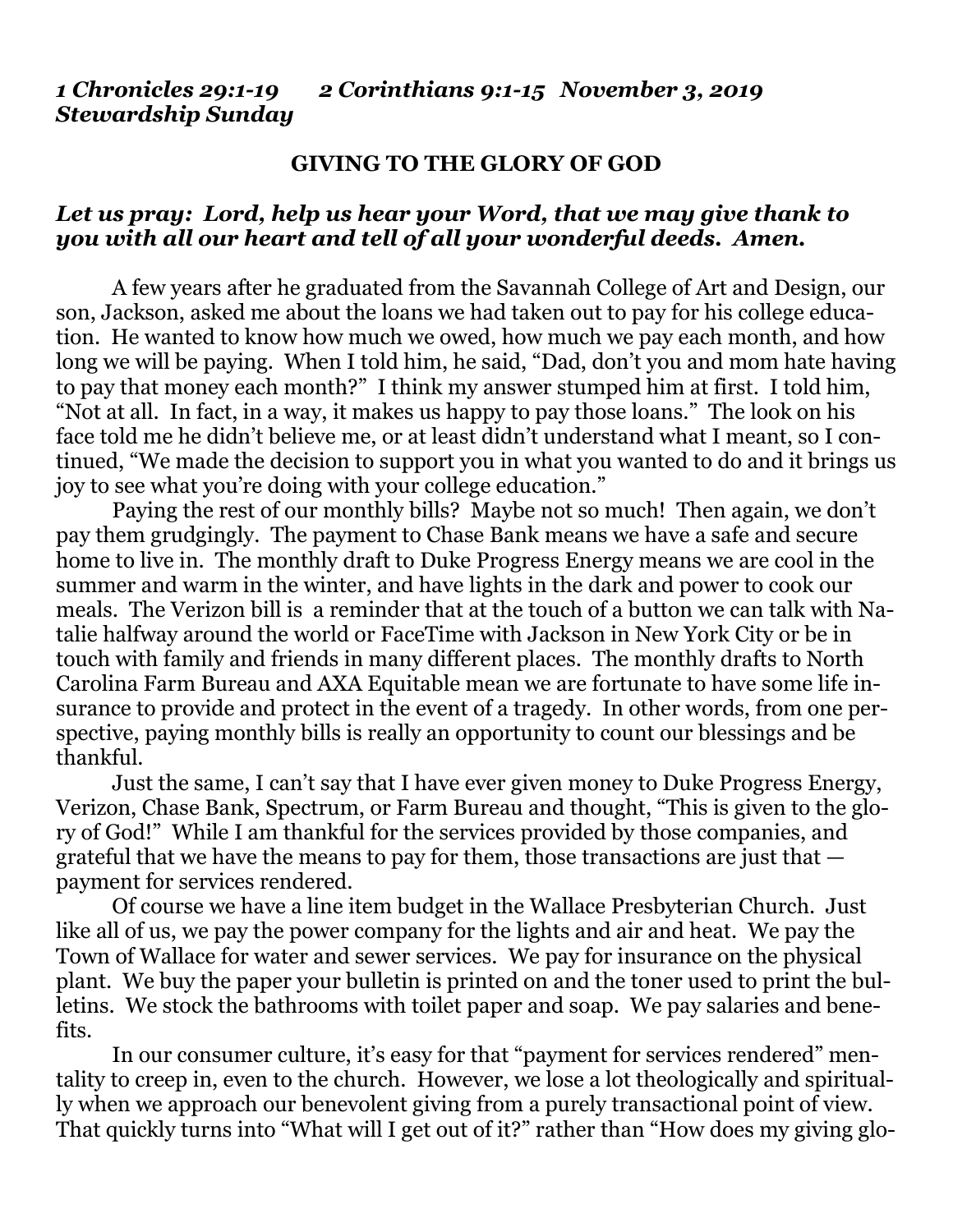rify God?" As one person has put it, a transactional, payment for services rendered approach results in "no genuine joy, only a cool and calculating self-concern."

Every year, I find myself re-reading an article from the May 1997 issue of *Presbyterians Today*. Written by Robert Bohl, the article is entitled "The 'S' Word." The subtitle is "Stewardship is a spiritual matter, not a code word for raising money." In his article, Rev. Bohl writes about our stewardship and giving as Christian disciplines. He says, "Giving has always been a mark of Christian commitment and discipleship. The ways in which a believer uses God's gifts of material goods, personal abilities, and time should reflect a faithful response to God's self-giving in Jesus Christ and Christ's call to minister to and share with others in the world. Those who follow the discipline of Christian stewardship will find themselves called to lives of simplicity, generosity, honesty, hospitality, compassion, receptivity, and concern for the earth and God's creatures. The Christian life is an offering of one's self to God. In worship the people are presented with the costly self-offering of Jesus Christ, are claimed and set free by him, and are led to respond by offering to him their lives, their particular gifts and abilities, and their material goods."<sup>1</sup>

This morning we heard words of encouragement and prompting and warning from the apostle Paul to the Gentile Christians at Corinth. Paul wrote about a very practical matter — a collection of money for the Jewish Christians in Jerusalem — but he presented his appeal in theological, God-glorifying language. Here's the situation: the Jewish Christians in the mother church in Jerusalem were suffering with economic needs; perhaps they needed money to buy food and other necessities of life. Paul was intent on collecting money from Gentile congregations in Asia Minor as he made his tour before heading back to Jerusalem. He had already sent out his appeal for monetary contributions. This morning we heard Paul's stewardship reminder to the congregation — get ready to fulfill your pledge!

You can't get much more "nuts-and-bolts" than actually collecting money from one group of people who have the means and giving it to another group of people who have the needs. However, in his stewardship letter to the Gentile Christians, Paul encourages them to think about giving to the glory of God.

Here's how Paul describes the Christians' giving:

- \* for the saints
- \* promised in advance (they made a pledge!)
- \* voluntary and intentional
- \* cheerfully given
- \* abounding through many thanksgivings to God
- \* generous (as an extension of their confession of the gospel of Christ)

Here's how Paul describes what God gives:

\* provides every gift and blessing, so we may use them as blessings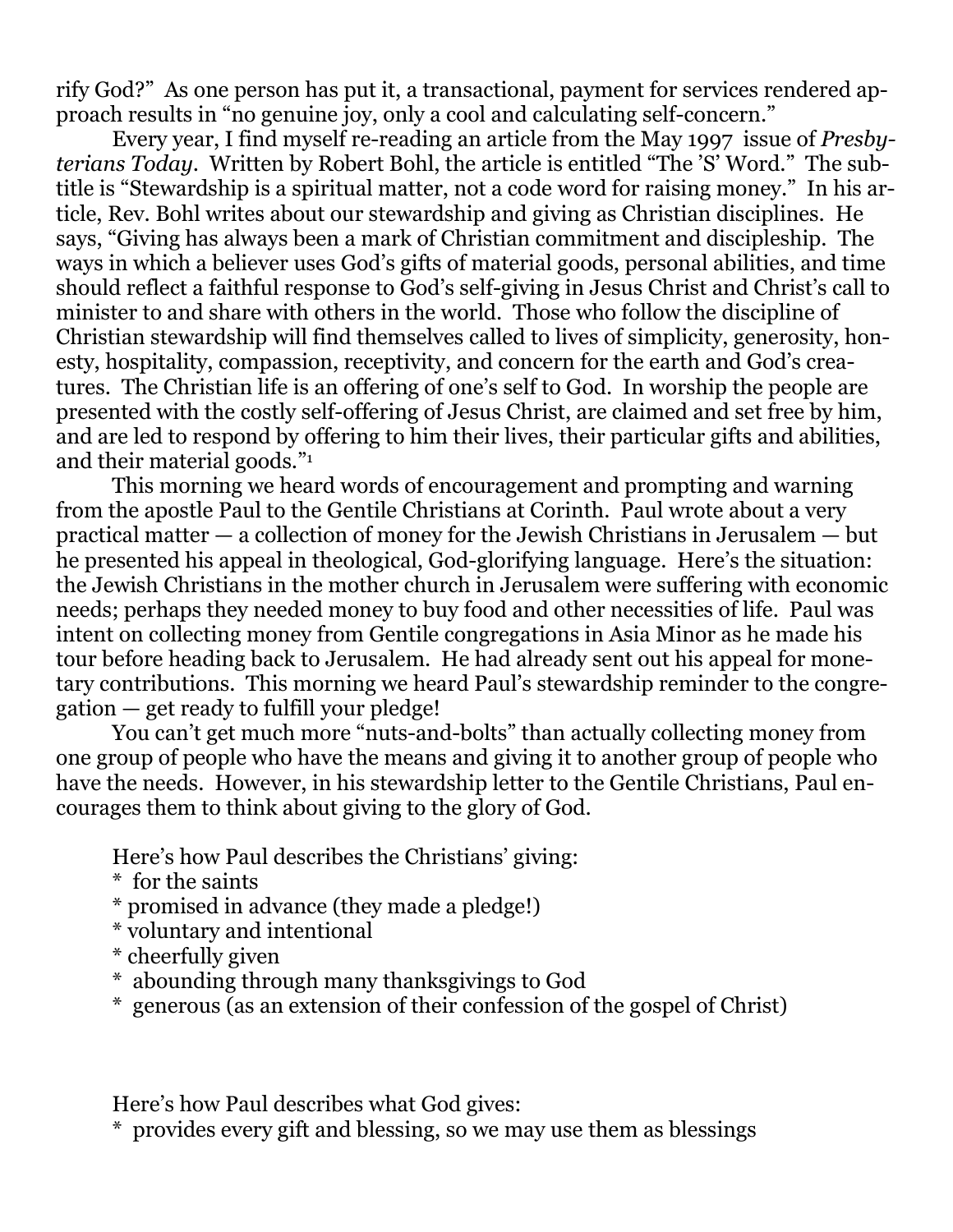\* generous and righteous

\* gives seed and bread, will supply seed and multiply the harvest of

righteousness

\* grace

\* Jesus Christ, his indescribable gift!

The Jewish Christians in Jerusalem had a very real need. The offering Paul collected would certainly help them. But Paul also had another motivation for gathering the collection and encouraging the Gentile Christians to be generous in their giving. Paul tells us in his own words why it was so important for the Gentile Christians to give joyfully and willingly. At the end of his letter to the Christians at Rome, Paul writes: "At present, however, I am going to Jerusalem in a ministry to the saints; for Macedonia and Achaia have been pleased to share their resources with the poor among the saints at Jerusalem. They were pleased to do this, and indeed they owe it to them; for if the Gentiles have come to share in their spiritual blessings, they ought also to be of service to them in material things. So, when I have completed this, and have delivered to them what has been collected, I will set out by way of you to Spain; and I know that when I come to you, I will come in the fullness of the blessing of Christ." (Romans 15:25-29)

This week the elders and I have been emailing information to Lindsay Skidmore, who graciously offered her technical gifts to prepare the video portion of our afterlunch Stewardship program. Mid-week Christy Johnson sent me a list of Mission and Outreach projects that our congregation currently supports and has been involved in during the past few years: Operation Christmas Child; St. Nicholas Project; Celebrate Recovery; Angel Tree; Books and Bikes for Zambia; Food Pantry; Hurricane Florence Relief; Backpack Ministry; Summer Reading Program; Charity Rebuild Center; Duplin Christian Outreach Ministries; and the list continues.

Many of the outreach projects you support with your giving are above and beyond the "line item budget." It's tempting to think of mission and outreach projects such as the ones I just listed as the "true mission" of the church, while the line-item budget is just concerned with practical, everyday operating expenses. But, as one of our elders said in our budget discussion at the October session meeting, "In my opinion, it's all mission!" I happen to agree with that elder, especially if we think about our giving in terms of glorifying God.

As I was working on this sermon, I came across this comment: "In practice we more regularly emphasize the relief of the suffering of those for whom we appeal than we do God's glory." That's not to say the relief of suffering of those for whom we appeal is not important. Paul didn't neglect the needs of the suffering Jewish Christians in Jerusalem when he encouraged the Gentile Christians to be ready to make good on their pledge of support. But, Paul knew there was an even deeper meaning and motivation for faithful giving.

After Paul gave his advice to the Gentile Christians about giving (such as: complete your pledge according to your means; providing for the needs of others from your present abundance; voluntary giving, not under compulsion or reluctantly), he wrote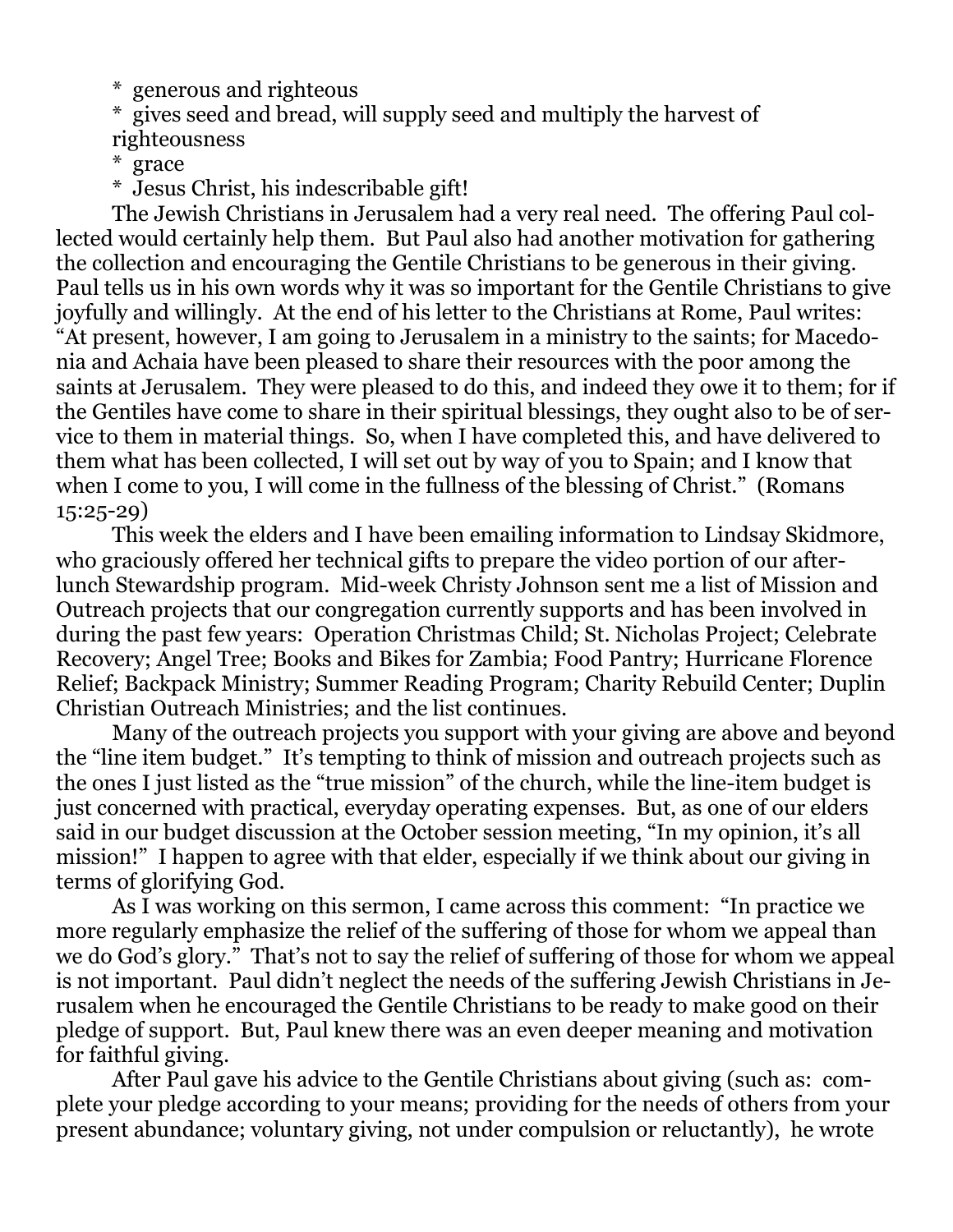these words that get to the heart of our Christian giving: "for the rendering of this ministry not only supplies the needs of the saints but also overflows with many thanksgivings to God. Through the testing of this ministry you glorify God by your obedience to the confession of the gospel of Christ and by the generosity of your sharing with them and with all others." (2 Corinthians 9:12-13)

If you ever had to memorize the Larger Catechism, you might remember the first question/answer: "What is the chief and highest end of man? Man's chief and highest end is to glorify God, and fully to enjoy him forever." This is the foundation of our very lives and of everything we are called to do in life. We were created to glorify God, and that means in everything we do and with everything we have — including our material resources. The catechism's first question echoes what the scriptures teach us: "For from him and through him and to him are all things. To him be the glory forever." (Romans 11:36) "So whether you eat or drink, or whatever you do, do everything for the glory of God." (1 Corinthians 10:31)

I used to write one check for our monthly pledge to put in the offering plate on the first Sunday. After a while, I realized I was missing something in my weekly worship when I didn't put anything in the offering plate. Now I write a check each week and put it in the offering plate as an act of worship, with the hope and prayer that our giving somehow will glorify God, as well as meet the needs of the saints. Notice that each week, as we get ready to take up the offering, I always say, "Let us continue our worship of God as we present our tithes and offerings." We're not just paying the bills or meeting a line item budget. We're worshiping and glorifying the God who has given us his indescribable gift in Jesus Christ, the God "who is able to provide us with every blessing in abundance, so that by always having enough of everything, we may share abundantly in every good work." (adaptation of 2 Corinthians 9:8)

Well, it happened again. As I got ready to write this sermon on Thursday morning, I logged onto YouTube to find some music to listen to as I wrote. Up popped a video from the Cathedral of Our Lady of the Angels, of The Mark Thallander Foundation Choir Festival from February 17, 2008. The massive choir of adults and children was singing John Rutter's magnificent piece "Look at the World." And, to make it even better, John Rutter himself was conducting. As I read the words to this wonderful creation, think about how giving to the glory of God can make all the difference in the world, in our church, and in your life.

> *Look at the world: Everything all around us Look at the world: and marvel everyday Look at the world: So many joys and wonders So many miracles along our way Praise to thee O Lord for all creation Give us thankful hearts that we may see All the gifts we share and every blessing All things come of thee*

*Look at the earth: Bringing forth fruit and flower*